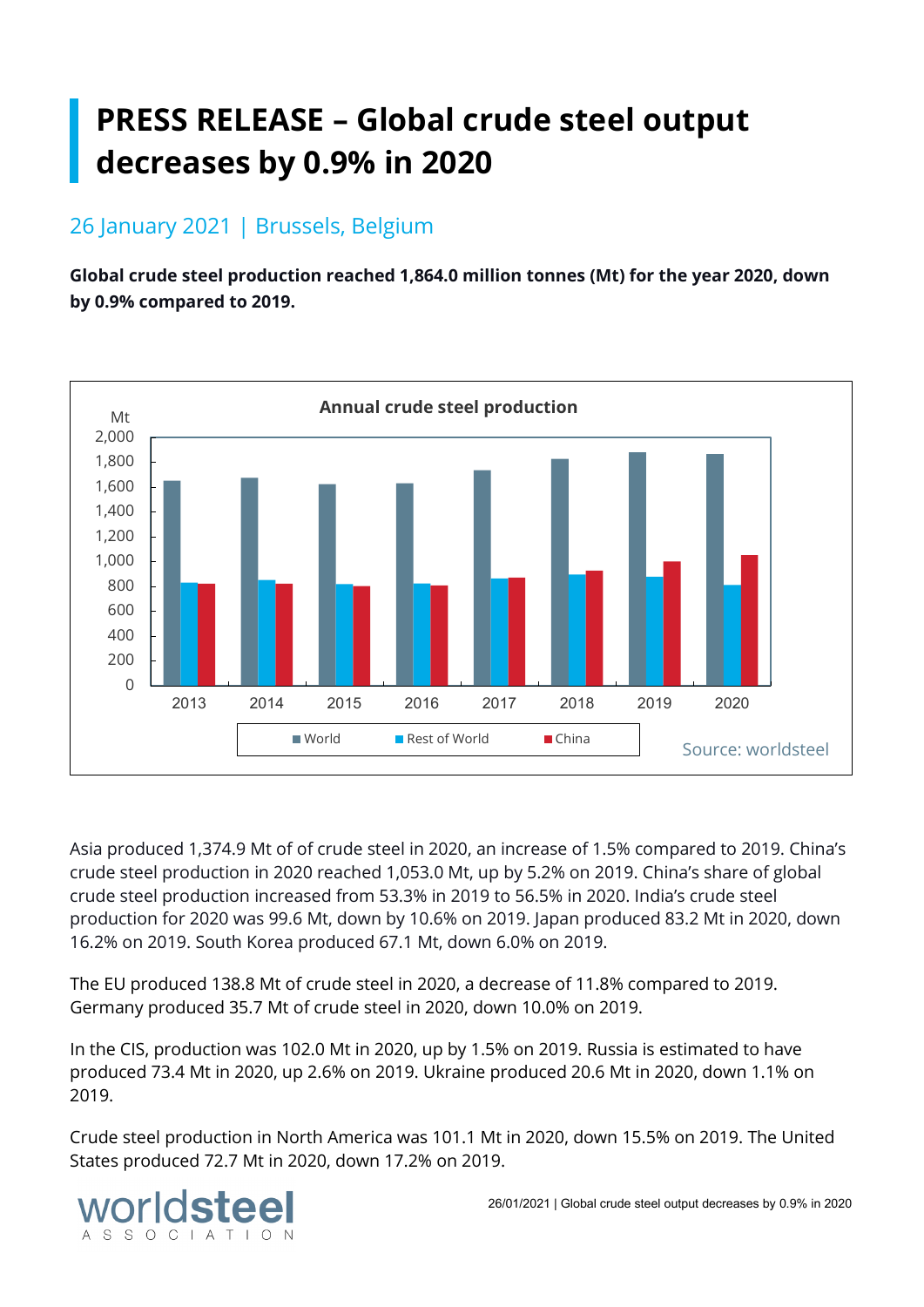The Middle East produced 45.4 Mt of crude steel in 2020, an increase of 2.5% on 2019. Iran is estimated to have produced 29.0 Mt in 2020, up 13.4% on 2019.

Annual crude steel production for South America was 38.2 Mt in 2020, a decrease of 8.4% on 2019. Brazil produced 31.0 Mt in 2020, down by 4.9% compared to 2019.

Turkey's crude steel production for 2020 was 35.8 Mt, up by 6.0% on 2019.

Africa produced 17.2 Mt of crude steel in 2020, the same as the 2019 production figure.

Oceania produced 6.1 Mt of crude steel in 2020, down 1.4% on 2019.



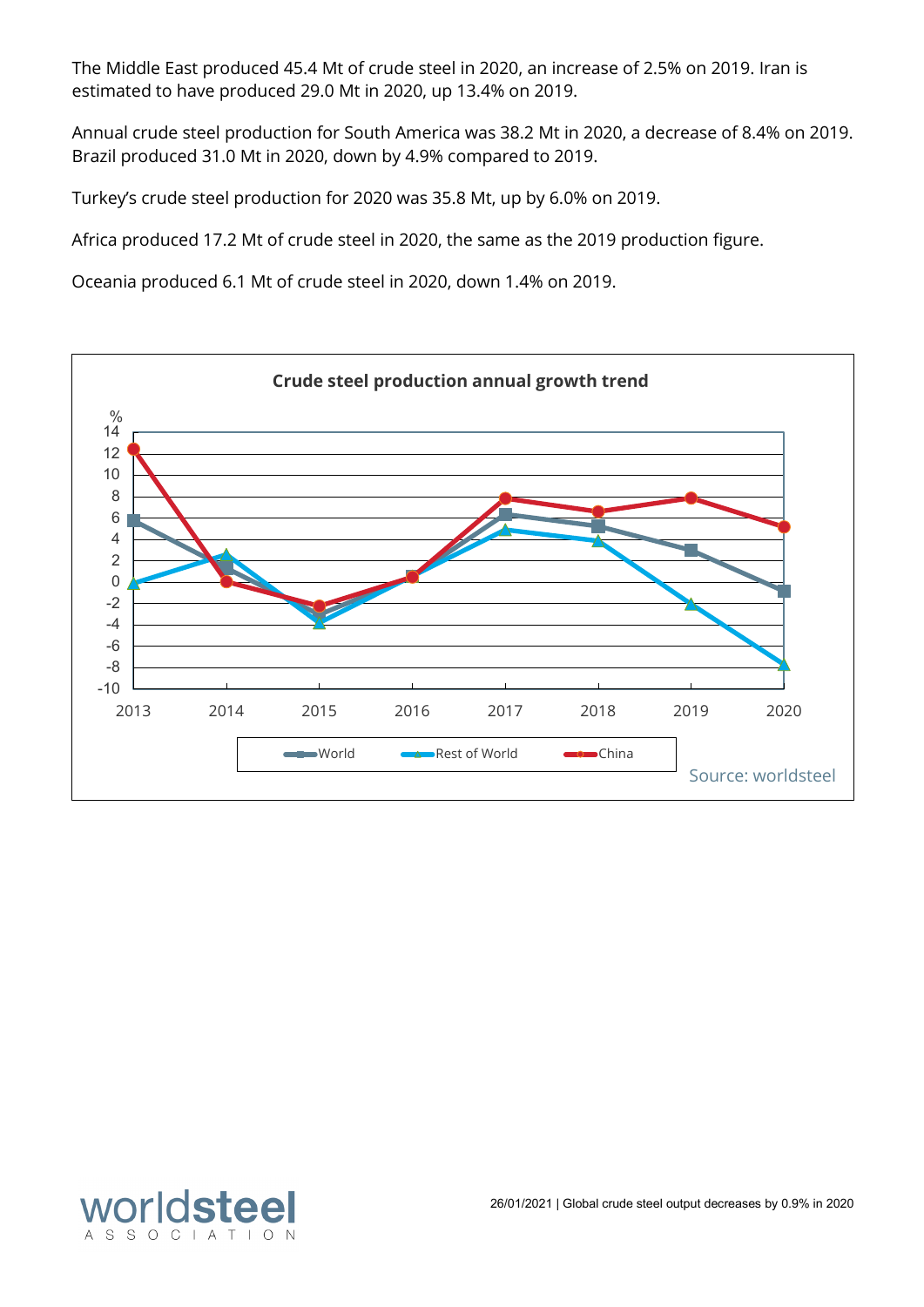| Top 10 steel producing countries in 2020 |                      |           |           |             |
|------------------------------------------|----------------------|-----------|-----------|-------------|
|                                          | <b>Country</b>       | 2020 (Mt) | 2019 (Mt) | % 2020/2019 |
| 1                                        | China                | 1,053.0   | 1,001.3   | 5.2         |
| $\overline{2}$                           | India                | 99.6      | 111.4     | $-10.6$     |
| 3                                        | Japan                | 83.2      | 99.3      | $-16.2$     |
| 4                                        | Russia (e)           | 73.4      | 71.6      | 2.6         |
| 5                                        | <b>United States</b> | 72.7      | 87.8      | $-17.2$     |
| $6\phantom{1}$                           | South Korea          | 67.1      | 71.4      | $-6.0$      |
| $\overline{7}$                           | Turkey               | 35.8      | 33.7      | 6.0         |
| 8                                        | Germany              | 35.7      | 39.6      | $-10.0$     |
| 9                                        | <b>Brazil</b>        | 31.0      | 32.6      | $-4.9$      |
| 10                                       | Iran(e)              | 29.0      | 25.6      | 13.4        |

### **Share of global crude steel production**



#### **#Ends#**